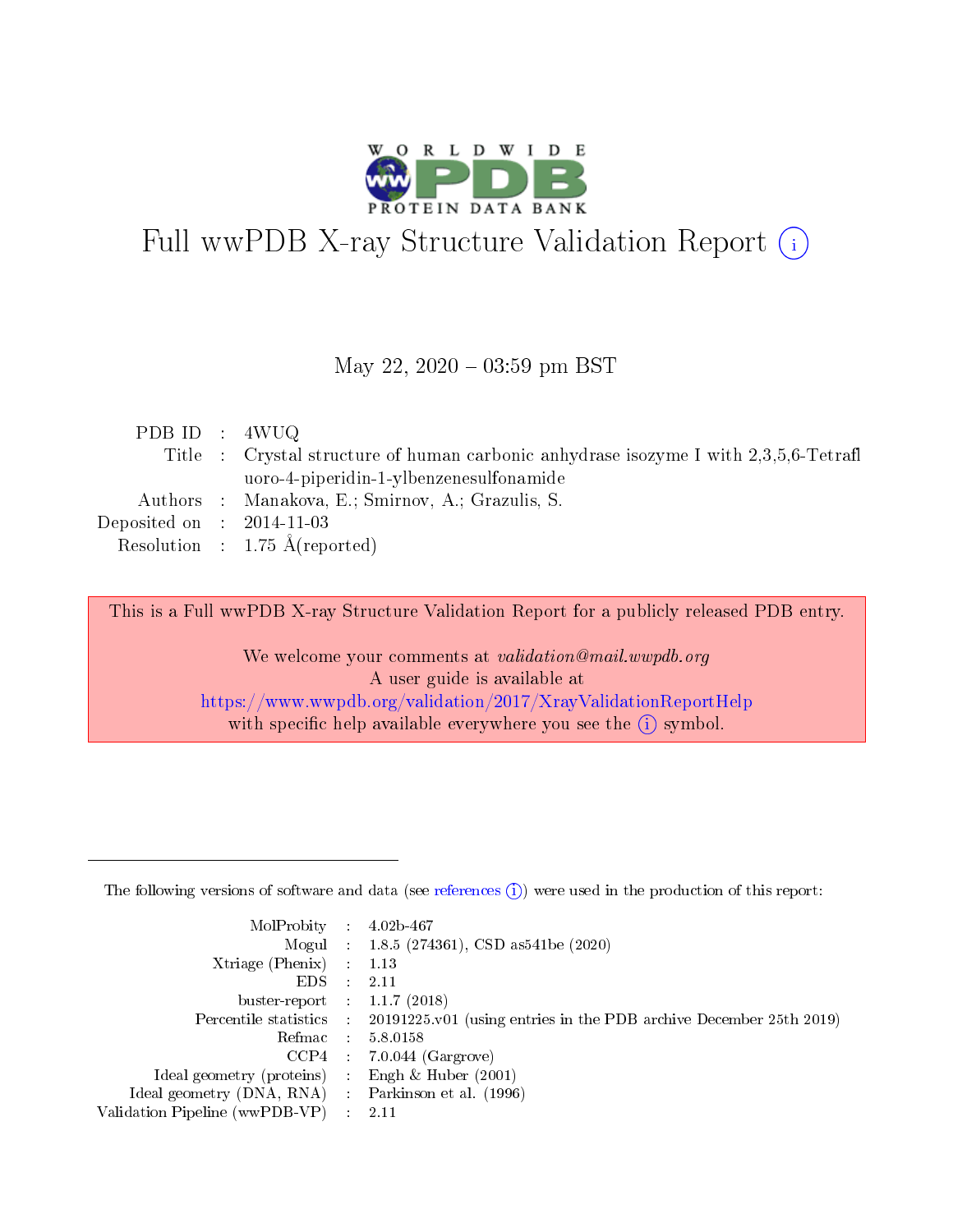# 1 [O](https://www.wwpdb.org/validation/2017/XrayValidationReportHelp#overall_quality)verall quality at a glance  $(i)$

The following experimental techniques were used to determine the structure: X-RAY DIFFRACTION

The reported resolution of this entry is 1.75 Å.

Percentile scores (ranging between 0-100) for global validation metrics of the entry are shown in the following graphic. The table shows the number of entries on which the scores are based.



| Metric                | Whole archive<br>$(\#\mathrm{Entries})$ | Similar resolution<br>$(\#\text{Entries}, \text{resolution range}(\text{\AA}))$ |
|-----------------------|-----------------------------------------|---------------------------------------------------------------------------------|
| $R_{free}$            | 130704                                  | $2340(1.76-1.76)$                                                               |
| Clashscore            | 141614                                  | 2466 (1.76-1.76)                                                                |
| Ramachandran outliers | 138981                                  | $2437(1.76-1.76)$                                                               |
| Sidechain outliers    | 138945                                  | $2437(1.76-1.76)$                                                               |
| RSRZ outliers         | 127900                                  | $2298(1.76-1.76)$                                                               |

The table below summarises the geometric issues observed across the polymeric chains and their fit to the electron density. The red, orange, yellow and green segments on the lower bar indicate the fraction of residues that contain outliers for  $>=3, 2, 1$  and 0 types of geometric quality criteria respectively. A grey segment represents the fraction of residues that are not modelled. The numeric value for each fraction is indicated below the corresponding segment, with a dot representing fractions <=5% The upper red bar (where present) indicates the fraction of residues that have poor fit to the electron density. The numeric value is given above the bar.

| Mol | $Chain$ Length | Quality of chain |    |
|-----|----------------|------------------|----|
|     | $260\,$        | $\%$<br>95%      | 5% |
|     | $260\,$        | 91%              | 7% |

The following table lists non-polymeric compounds, carbohydrate monomers and non-standard residues in protein, DNA, RNA chains that are outliers for geometric or electron-density-fit criteria:

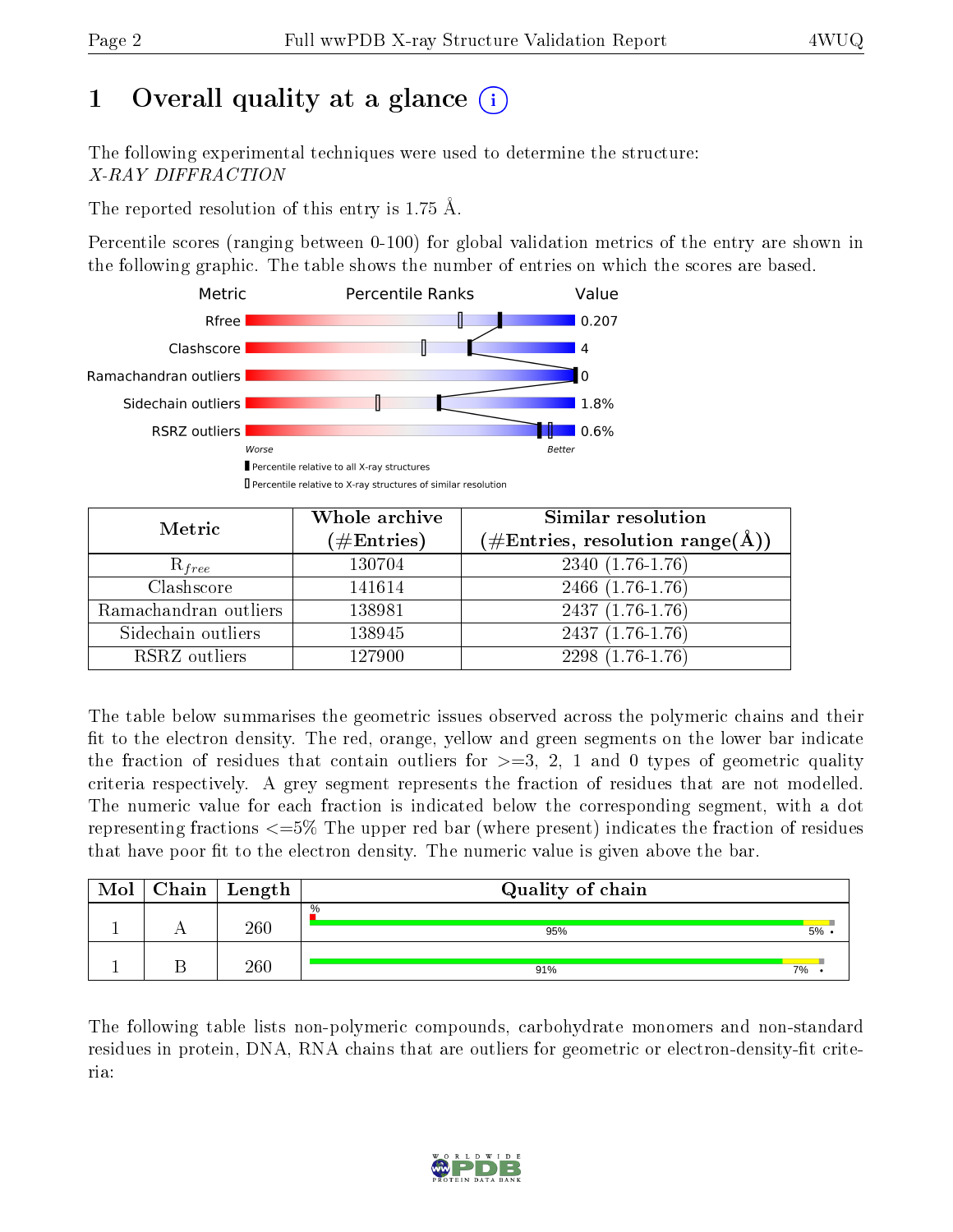|  |                                     |  |  | $\mid$ Mol $\mid$ Type $\mid$ Chain $\mid$ Res $\mid$ Chirality $\mid$ Geometry $\mid$ Clashes $\mid$ Electron density $\mid$ |
|--|-------------------------------------|--|--|-------------------------------------------------------------------------------------------------------------------------------|
|  | $4 \mid PEG \mid B \mid 303 \mid -$ |  |  |                                                                                                                               |

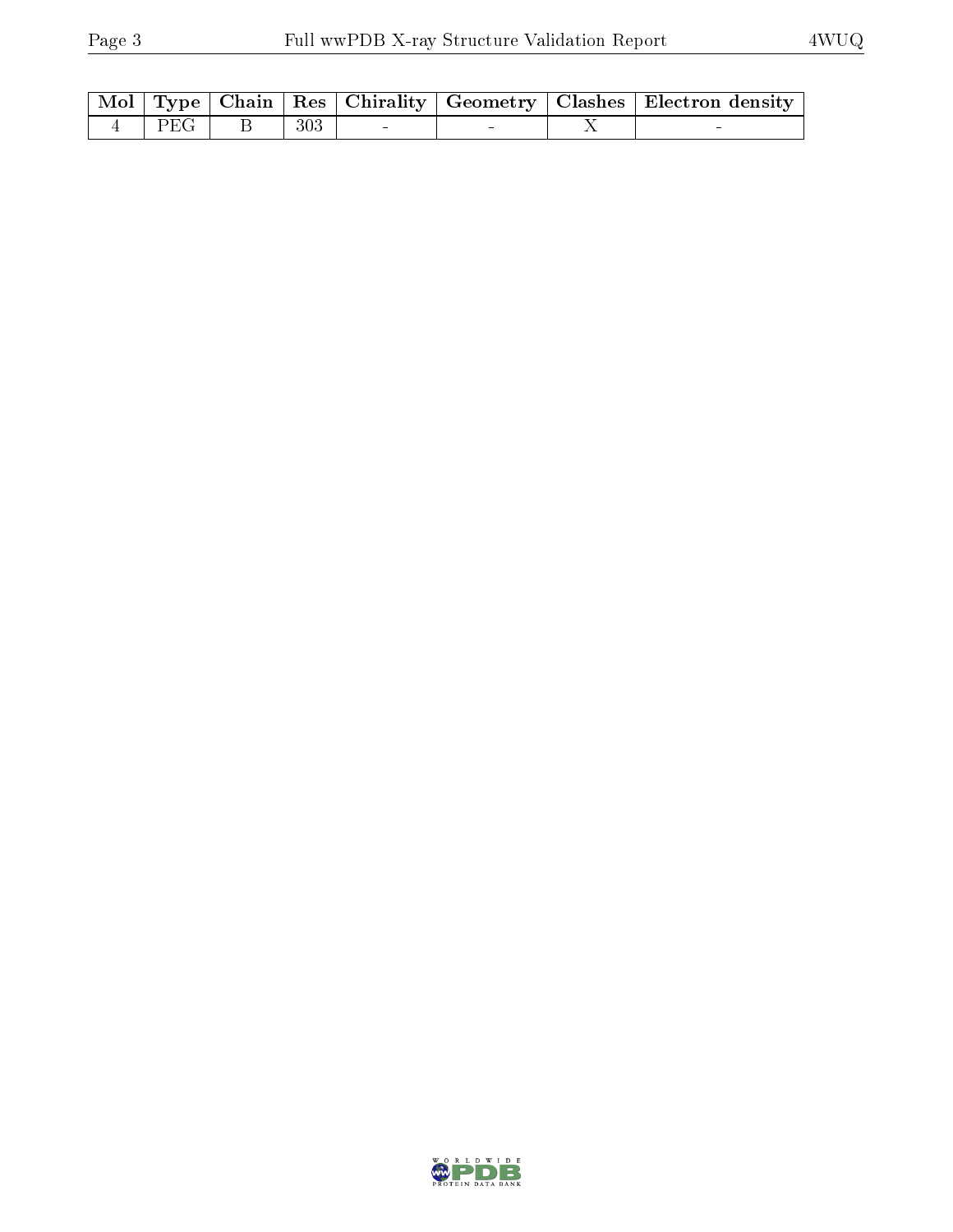# 2 Entry composition  $\left( \cdot \right)$

There are 5 unique types of molecules in this entry. The entry contains 4525 atoms, of which 0 are hydrogens and 0 are deuteriums.

In the tables below, the ZeroOcc column contains the number of atoms modelled with zero occupancy, the AltConf column contains the number of residues with at least one atom in alternate conformation and the Trace column contains the number of residues modelled with at most 2 atoms.

Molecule 1 is a protein called Carbonic anhydrase 1.

| Mol | $Chain   Residues$ |       |      | Atoms     |           |  | $\rm ZeroOcc$   AltConf   Trace |  |
|-----|--------------------|-------|------|-----------|-----------|--|---------------------------------|--|
|     | 258                | Total |      |           |           |  |                                 |  |
|     |                    | 2044  | 1289 | 356 396 3 |           |  |                                 |  |
|     | 257                | Total |      | N.        |           |  |                                 |  |
|     |                    | 2072  | 1309 | 358       | $402 - 3$ |  |                                 |  |

There are 2 discrepancies between the modelled and reference sequences:

| Chain | Residue   Modelled   Actual |        | Comment                            | Reference |
|-------|-----------------------------|--------|------------------------------------|-----------|
|       | MET                         | $\sim$ | initiating methionine   UNP P00915 |           |
|       | MET                         |        | initiating methionine   UNP P00915 |           |

• Molecule 2 is ZINC ION (three-letter code: ZN) (formula: Zn).

|  | Mol   Chain   Residues | Atoms    | ZeroOcc   AltConf |
|--|------------------------|----------|-------------------|
|  |                        | Total Zn |                   |
|  |                        | Total Zn |                   |

 Molecule 3 is 2,3,5,6-tetrafluoro-4-(piperidin-1-yl)benzenesulfonamide (three-letter code: 3UG) (formula:  $C_{11}H_{12}F_4N_2O_2S$ ).

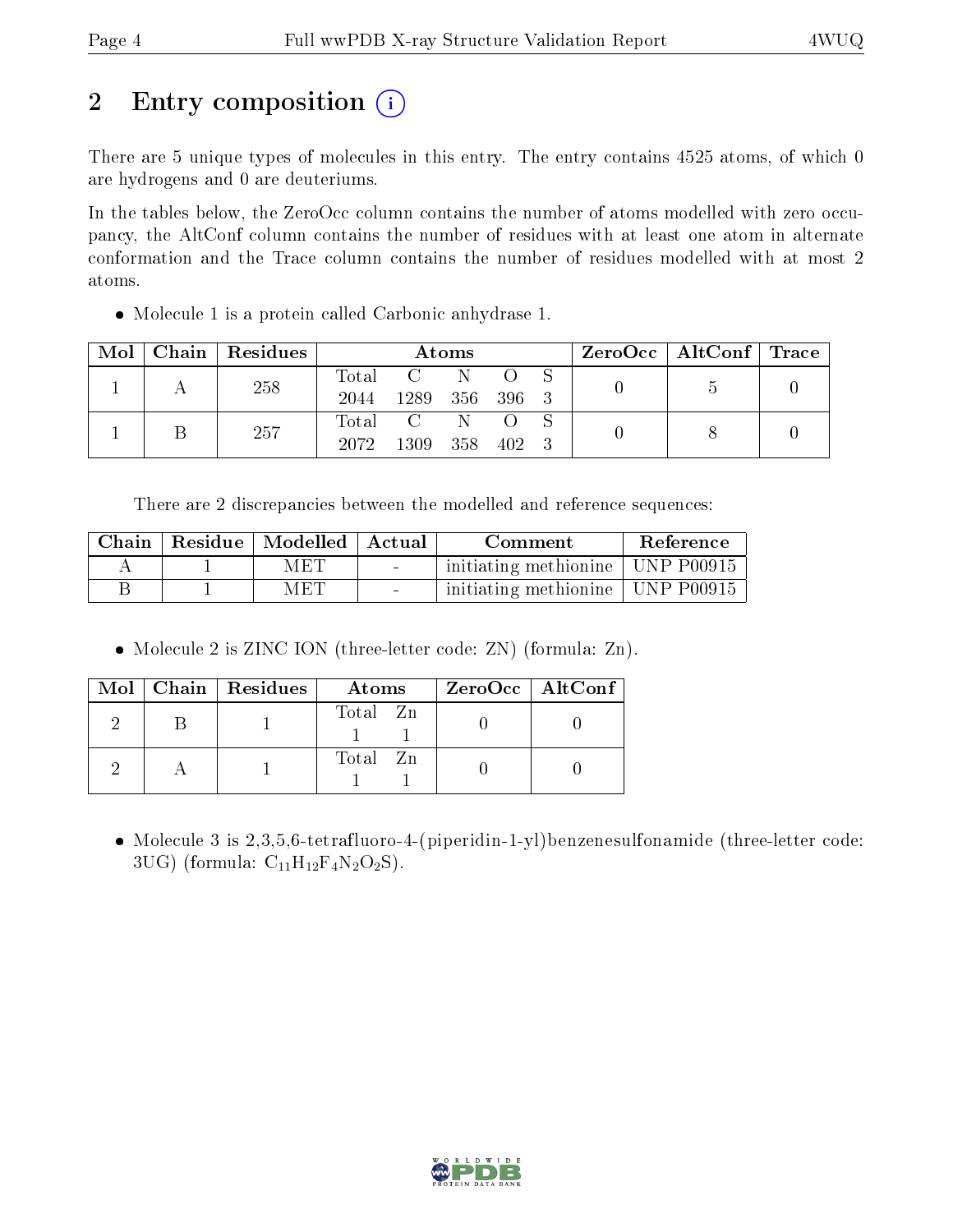

|  | $Mol$   Chain   Residues | Atoms           |                                      |  |  | ZeroOcc   AltConf |  |  |
|--|--------------------------|-----------------|--------------------------------------|--|--|-------------------|--|--|
|  |                          | Total C F N O S |                                      |  |  |                   |  |  |
|  |                          | 20 11 4 2 2 1   |                                      |  |  |                   |  |  |
|  |                          | Total C F N O S |                                      |  |  |                   |  |  |
|  |                          | 20 -            | $11 \quad 4 \quad 2 \quad 2 \quad 1$ |  |  |                   |  |  |

• Molecule 4 is DI(HYDROXYETHYL)ETHER (three-letter code: PEG) (formula:  $C_4H_{10}O_3$ ).



|  | $Mol$   Chain   Residues | <b>Atoms</b> |  | $ZeroOcc \   \$ AltConf |
|--|--------------------------|--------------|--|-------------------------|
|  |                          | Total C      |  |                         |

• Molecule 5 is water.

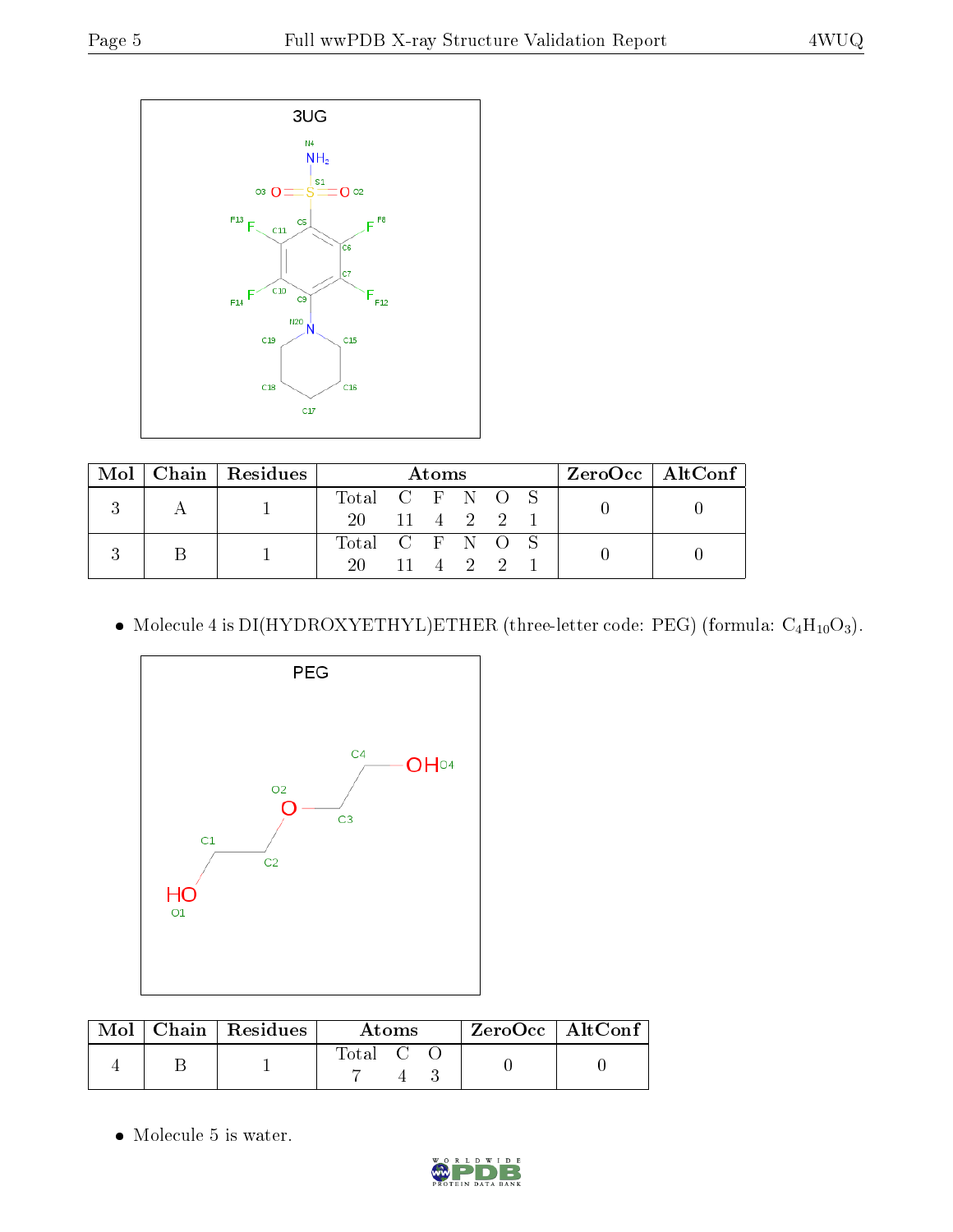|    | $Mol$   Chain   Residues | Atoms                | $ZeroOcc \   \ AltConf$ |  |
|----|--------------------------|----------------------|-------------------------|--|
| .5 | 174                      | Total<br>174<br>-174 |                         |  |
| b  | 186                      | Total<br>186<br>186  |                         |  |

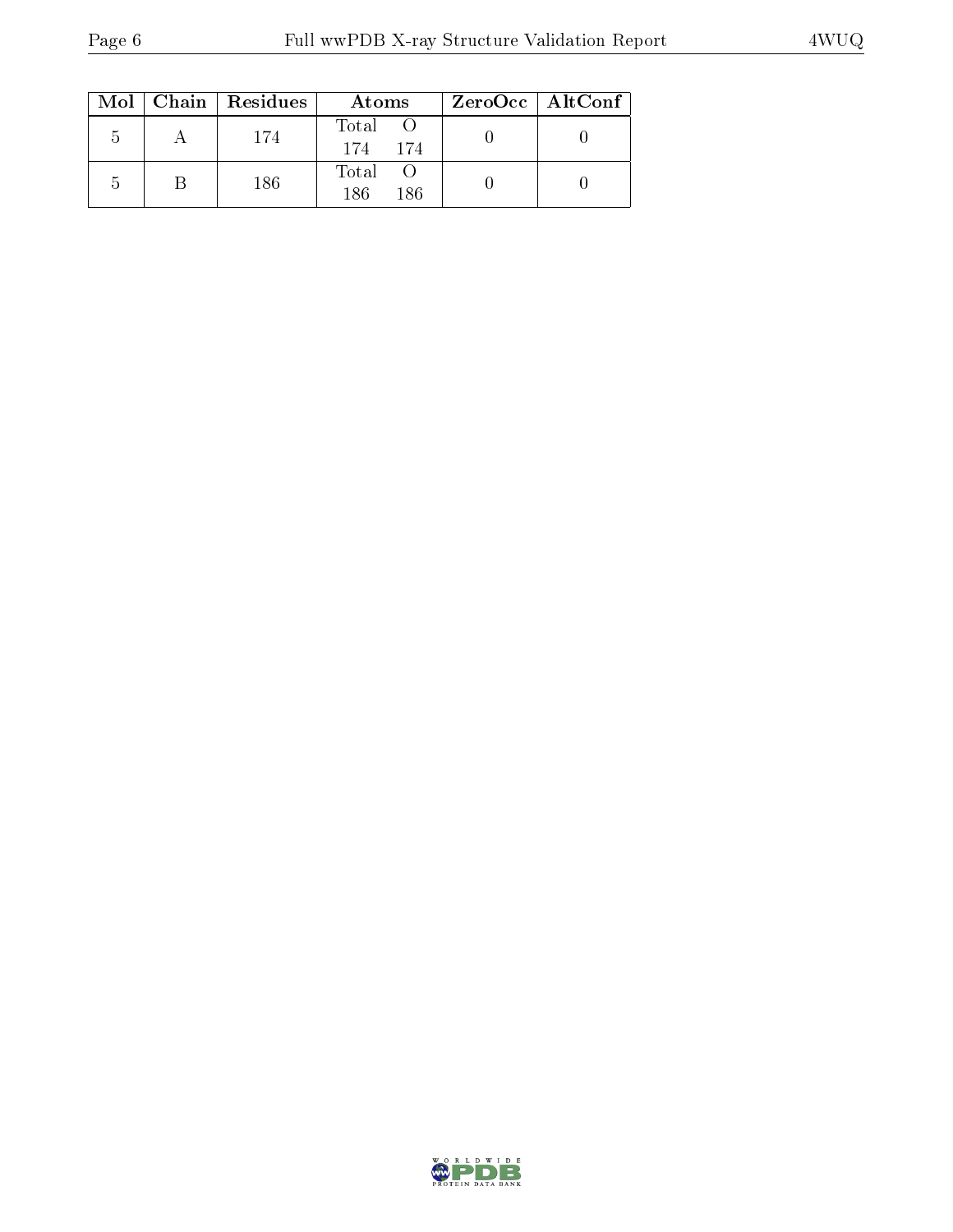# 3 Residue-property plots  $(i)$

These plots are drawn for all protein, RNA and DNA chains in the entry. The first graphic for a chain summarises the proportions of the various outlier classes displayed in the second graphic. The second graphic shows the sequence view annotated by issues in geometry and electron density. Residues are color-coded according to the number of geometric quality criteria for which they contain at least one outlier: green  $= 0$ , yellow  $= 1$ , orange  $= 2$  and red  $= 3$  or more. A red dot above a residue indicates a poor fit to the electron density (RSRZ  $> 2$ ). Stretches of 2 or more consecutive residues without any outlier are shown as a green connector. Residues present in the sample, but not in the model, are shown in grey.



• Molecule 1: Carbonic anhydrase 1

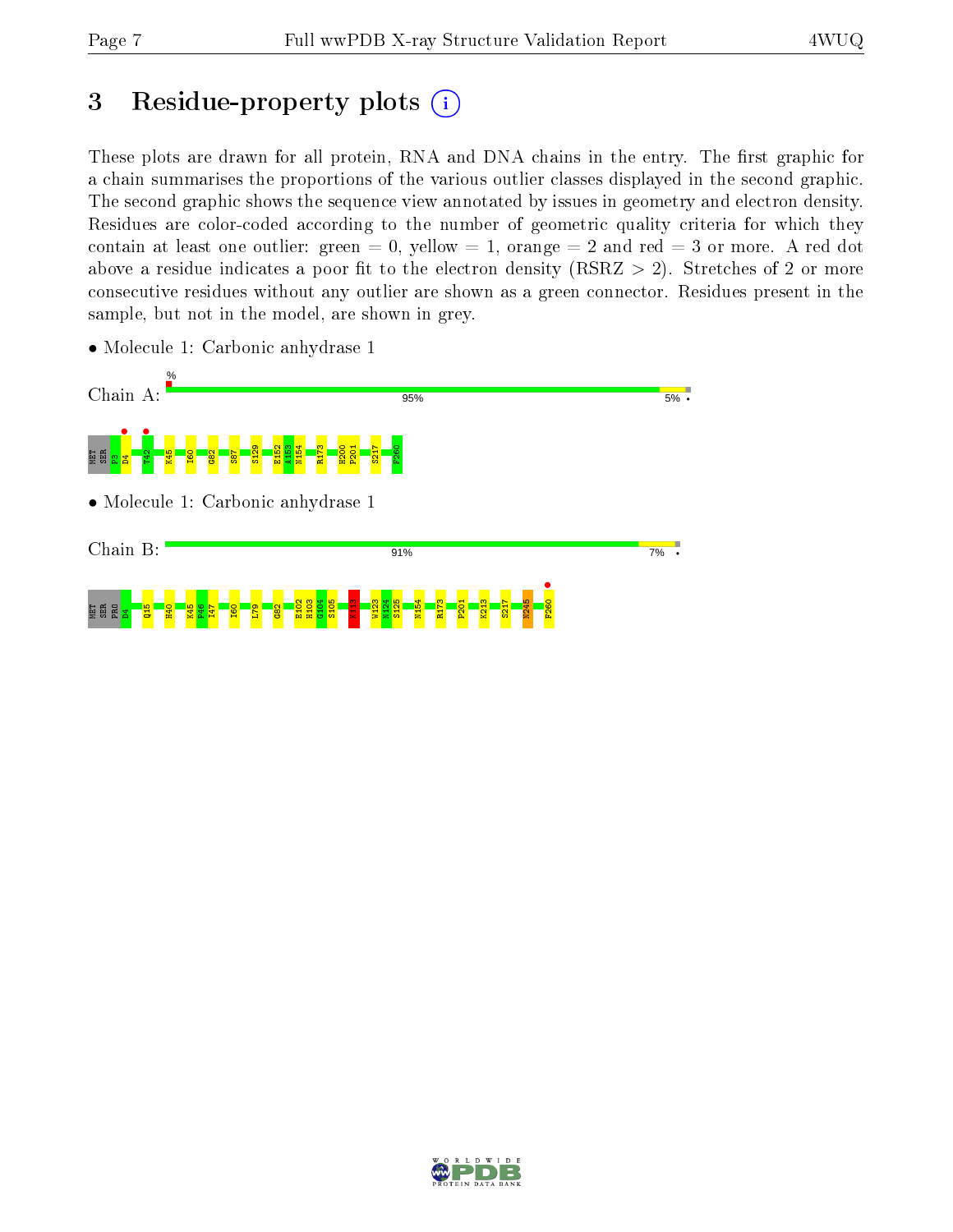## 4 Data and refinement statistics  $(i)$

| Property                                                             | Value                                             | Source                       |
|----------------------------------------------------------------------|---------------------------------------------------|------------------------------|
| Space group                                                          | P 21 21 21                                        | Depositor                    |
| Cell constants                                                       | $62.60\text{\AA}$ 71.20 Å 119.94 Å                | Depositor                    |
| a, b, c, $\alpha$ , $\beta$ , $\gamma$                               | $90.00^\circ$<br>$90.00^\circ$<br>$90.00^{\circ}$ |                              |
| Resolution $(A)$                                                     | 1.75<br>61.23<br>$\frac{1}{2}$                    | Depositor                    |
|                                                                      | 61.23<br>$-1.75$                                  | <b>EDS</b>                   |
| % Data completeness                                                  | $100.0 (61.23 - 1.75)$                            | Depositor                    |
| (in resolution range)                                                | $100.0 (61.23 - 1.75)$                            | <b>EDS</b>                   |
| $R_{merge}$                                                          | (Not available)                                   | Depositor                    |
| $\mathrm{R}_{sym}$                                                   | 0.07                                              | Depositor                    |
| $\langle I/\sigma(I) \rangle^{-1}$                                   | 6.24 (at $1.75\text{\AA}$ )                       | $\overline{\text{X}}$ triage |
| Refinement program                                                   | <b>REFMAC 5.6.0117</b>                            | Depositor                    |
|                                                                      | 0.173<br>0.210<br>$\mathcal{L}$                   | Depositor                    |
| $R, R_{free}$                                                        | $0.169$ ,<br>0.207                                | DCC                          |
| $R_{free}$ test set                                                  | 5591 reflections $(10.20\%)$                      | wwPDB-VP                     |
| Wilson B-factor $(A^2)$                                              | 19.0                                              | Xtriage                      |
| Anisotropy                                                           | 0.714                                             | Xtriage                      |
| Bulk solvent $k_{sol}(e/\mathring{A}^3)$ , $B_{sol}(\mathring{A}^2)$ | 0.33, 37.0                                        | <b>EDS</b>                   |
| $L$ -test for twinning <sup>2</sup>                                  | $< L >$ = 0.48, $< L2$ = 0.31                     | Xtriage                      |
| Estimated twinning fraction                                          | No twinning to report.                            | Xtriage                      |
| $F_o, F_c$ correlation                                               | 0.96                                              | <b>EDS</b>                   |
| Total number of atoms                                                | 4525                                              | wwPDB-VP                     |
| Average B, all atoms $(A^2)$                                         | 21.0                                              | wwPDB-VP                     |

Xtriage's analysis on translational NCS is as follows: The analyses of the Patterson function reveals a significant off-origin peak that is 21.65  $\%$  of the origin peak, indicating pseudo-translational symmetry. The chance of finding a peak of this or larger height randomly in a structure without pseudo-translational symmetry is equal to 6.7137e-03. The detected translational NCS is most likely also responsible for the elevated intensity ratio.

<sup>&</sup>lt;sup>2</sup>Theoretical values of  $\langle |L| \rangle$ ,  $\langle L^2 \rangle$  for acentric reflections are 0.5, 0.333 respectively for untwinned datasets, and 0.375, 0.2 for perfectly twinned datasets.



<span id="page-7-1"></span><span id="page-7-0"></span><sup>1</sup> Intensities estimated from amplitudes.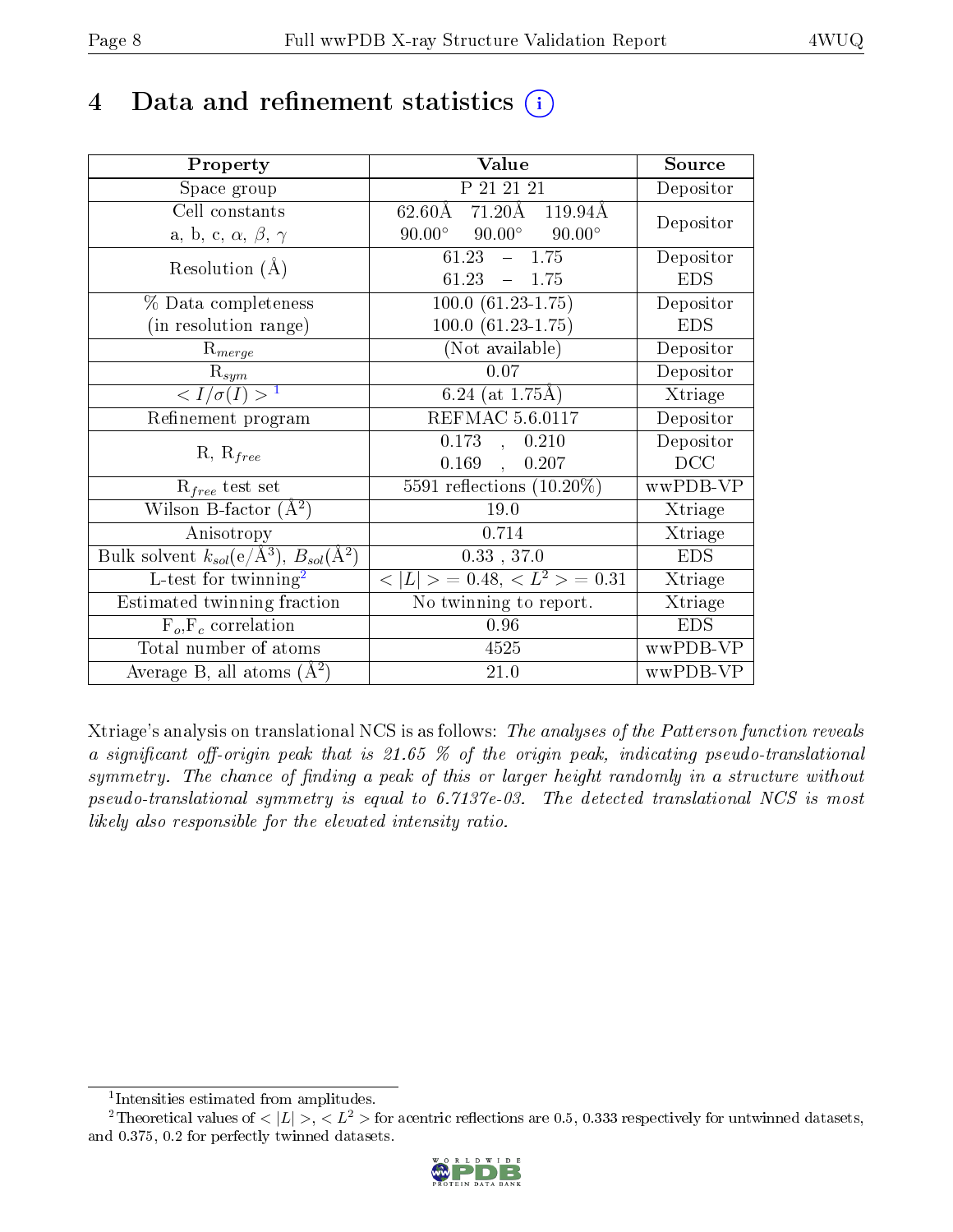# 5 Model quality  $(i)$

### 5.1 Standard geometry  $(i)$

Bond lengths and bond angles in the following residue types are not validated in this section: 3UG, ZN, PEG

The Z score for a bond length (or angle) is the number of standard deviations the observed value is removed from the expected value. A bond length (or angle) with  $|Z| > 5$  is considered an outlier worth inspection. RMSZ is the root-mean-square of all Z scores of the bond lengths (or angles).

| Mol | Chain |      | Bond lengths        | Bond angles |                 |  |
|-----|-------|------|---------------------|-------------|-----------------|--|
|     |       | RMSZ | # Z  > 5            | RMSZ        | $\# Z >5$       |  |
|     |       | 1.12 | 0/2102              | 1.02        | 0/2860          |  |
|     |       | 1.48 | $2/2132(0.1\%)$     | 1.13        | $4/2897(0.1\%)$ |  |
| All |       | 1.31 | $(0.0\%)$<br>2/4234 | 1.08        | $4/5757(0.1\%)$ |  |

All (2) bond length outliers are listed below:

| $\text{Mol} \parallel$ | Chain | Res    |                   | $Type  $ Atoms              | Z | Observed( $\AA$ )   Ideal( $\AA$ ) |          |
|------------------------|-------|--------|-------------------|-----------------------------|---|------------------------------------|----------|
|                        |       | 113[A] |                   | $LYS$   CG-CD   31.82       |   | 2.60                               | 1.52     |
|                        |       | 113 B  | $_{\mathrm{LYS}}$ | $\vert$ CG-CD $\vert$ 31.82 |   | 2.60                               | $1.52\,$ |

All (4) bond angle outliers are listed below:

| Mol | Chain | Res    | Type | Atoms              |             | Observed $(°)$ | Ideal $(^\circ)$ |
|-----|-------|--------|------|--------------------|-------------|----------------|------------------|
|     |       | 113[A] | LYS. | $CG$ - $CD$ - $CE$ | 13.26       | -151.68        | 111 90           |
|     | B     | 113[B] | LYS. | CG-CD-CE           | 13.26       | 151.68         | 111 90           |
|     |       | 113 A  | LYS. | CB-CG-CD           | $-12.97$    | 77.88          | 111.60           |
|     |       | 113[B] | LVS  | CB-CG-CD           | $1 - 12.97$ | 77.88          | 111.60           |

There are no chirality outliers.

There are no planarity outliers.

### 5.2 Too-close contacts  $(i)$

In the following table, the Non-H and H(model) columns list the number of non-hydrogen atoms and hydrogen atoms in the chain respectively. The H(added) column lists the number of hydrogen atoms added and optimized by MolProbity. The Clashes column lists the number of clashes within the asymmetric unit, whereas Symm-Clashes lists symmetry related clashes.

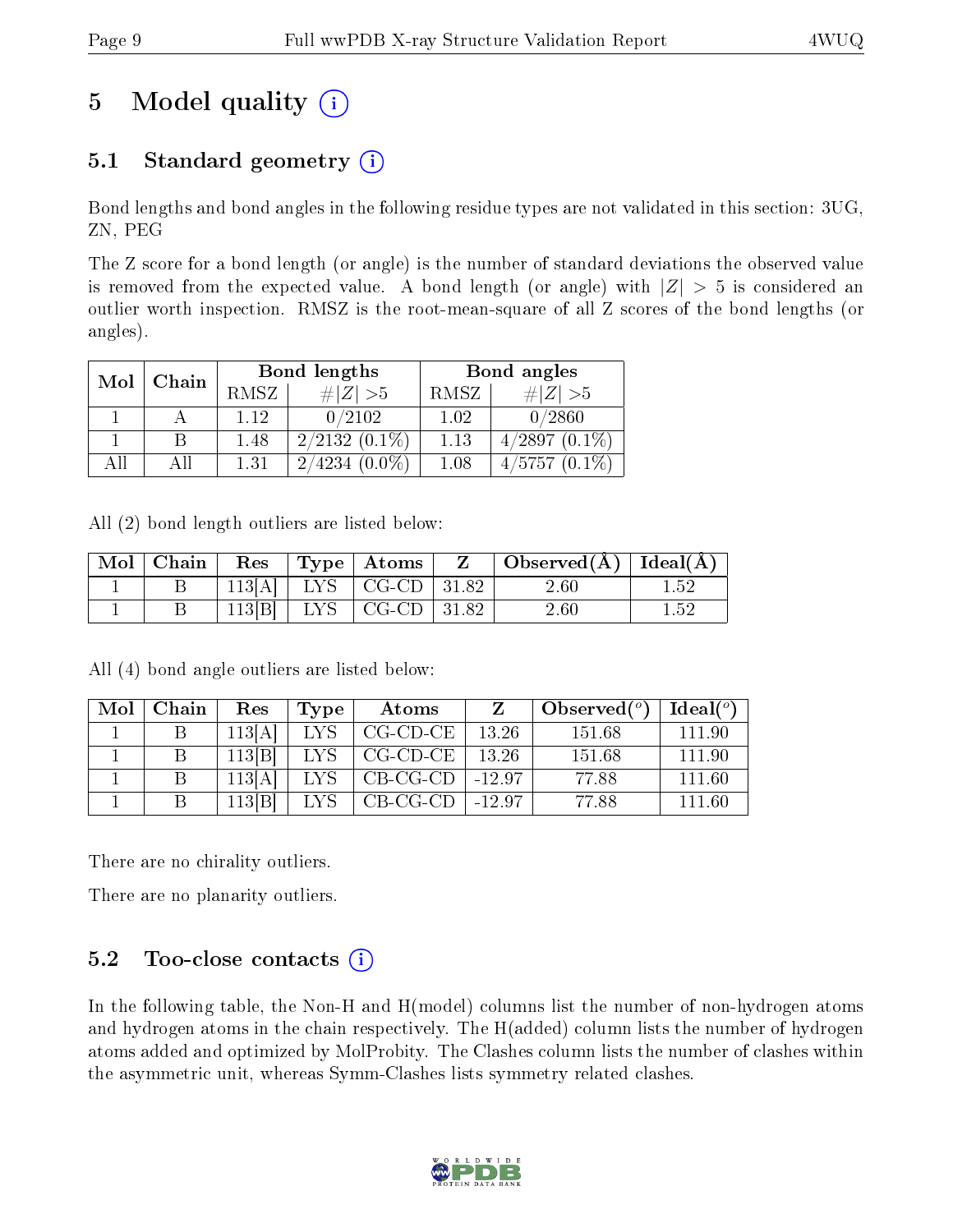| Mol |     |      | $\boxed{\text{Chain}}$   Non-H   H(model) | H(added) | Clashes | Symm-Clashes |
|-----|-----|------|-------------------------------------------|----------|---------|--------------|
|     |     | 2044 |                                           | 1938     |         |              |
|     | В   | 2072 |                                           | 1974     | 20      |              |
| 2   | А   |      |                                           |          |         |              |
| 2   | В   |      |                                           |          |         |              |
| 3   | А   | 20   |                                           | 11       |         |              |
| З   | В   | 20   |                                           | 12       |         |              |
| 4   | В   |      |                                           | 10       |         |              |
| 5   |     | 174  |                                           |          |         |              |
| 5   | R   | 186  |                                           |          | 3       |              |
| All | Αll | 4525 |                                           | 3945     | 31      |              |

The all-atom clashscore is defined as the number of clashes found per 1000 atoms (including hydrogen atoms). The all-atom clashscore for this structure is 4.

All (31) close contacts within the same asymmetric unit are listed below, sorted by their clash magnitude.

| Atom-1                      | Atom-2                            | Interatomic       | Clash         |
|-----------------------------|-----------------------------------|-------------------|---------------|
|                             |                                   | distance $(\AA)$  | overlap $(A)$ |
| 1: B: 213: LYS: NZ          | 1:B:260[B]:PHE:HA                 | 1.91              | 0.86          |
| 1:B:105:SER:O               | 1:B:113[B]:LYS:HE3                | 1.82              | 0.79          |
| 3:B:302:3UG:C16             | 4:B:303:PEG:H32                   | 2.14              | 0.77          |
| 1:A:60[A]:ILE:HG22          | 1:A:173[A]:ARG:HG3                | 1.82              | 0.62          |
| 1:B:213:LYS:HZ2             | 1:B:260[B]:PHE:HA                 | 1.64              | $0.61\,$      |
| 1: B: 213: LYS: NZ          | 5:Bi:517:HOH:O                    | 2.33              | 0.60          |
| 1:B:102:GLU:C               | 1:B:103:HIS:ND1                   | 2.56              | 0.59          |
| 3:B:302:3UG:H11             | 4:B:303:PEG:H32                   | 1.84              | 0.58          |
| 3:B:302:3UG:H12             | 4:B:303:PEG:H32                   | 1.86              | 0.57          |
| 1:B:103:HIS:HB3             | 1:B:113[B]:LYS:HD3                | 1.88              | $0.56\,$      |
| 1:B:245:ASN:H               | 1:B:245:ASN:HD22                  | 1.54              | 0.56          |
| 1:B:213:LYS:HZ1             | 1:B:260[B]:PHE:HA                 | 1.73              | 0.54          |
| 1: B: 45: LYS: O            | 1: B:82: GLY:HA2                  | 2.08              | 0.53          |
| 4:B:303:PEG:H12             | 5:B:433:HOH:O                     | 2.09              | $0.52\,$      |
| 1:B:102:GLU:HB3             | 1:B:103:HIS:CE1                   | 2.47              | $0.50\,$      |
| 1:B:102:GLU:C               | 1:B:103:HIS:HDI                   | 2.15              | 0.49          |
| 1: A:45: LYS:O              | 1:A:82:GLY:HA2                    | 2.14              | 0.47          |
| 3:A:302:3UG:H3              | 3:A:302:3UG:F14                   | $\overline{2.05}$ | 0.47          |
| $1:B:40:HIS:H\overline{B2}$ | 1:B:260[B]:PHE:CD2                | 2.49              | 0.47          |
| 1:B:123:TRP:CZ3             | 1:B:125:SER:HA                    | 2.51              | 0.46          |
| 1:A:200:HIS:HB2             | 1:A:201:PRO:CD                    | 2.49              | 0.42          |
| $1:B:40:HIS:H\overline{B2}$ | 1:B:260[B]:PHE:HD2                | 1.83              | 0.42          |
| 3:B:302:3UG:H4              | $3: B:302:3\overline{U}G$ :F12    | 2.10              | 0.42          |
| 1:B:105:SER:O               | 1:B:113[B]:LYS:CE                 | 2.60              | 0.42          |
| 1:B:154:ASN:HB2             | 1:B:217[B]: <b>SER</b> : <b>O</b> | 2.18              | 0.42          |

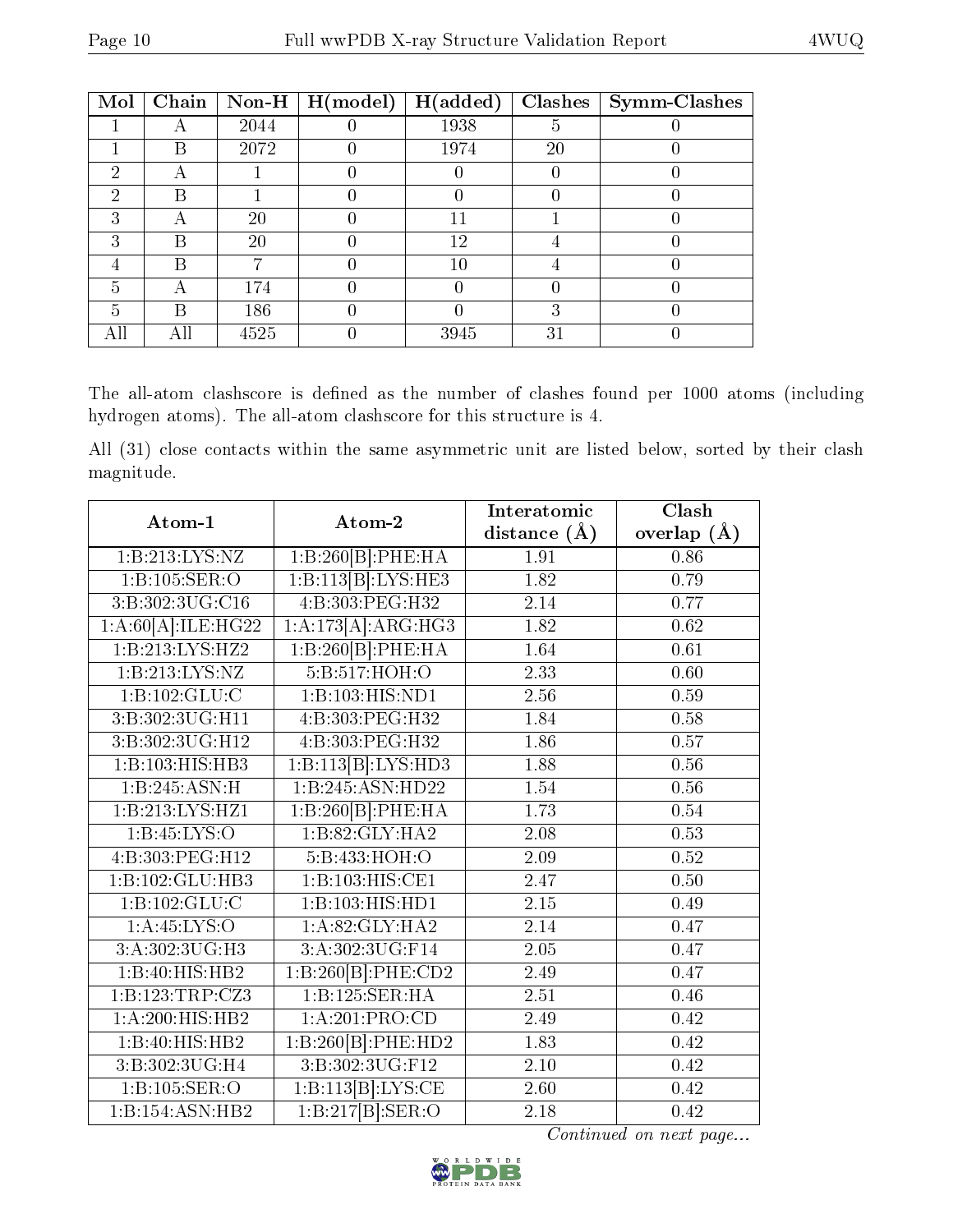| Atom-1             | Atom-2            | Interatomic    | Clash         |
|--------------------|-------------------|----------------|---------------|
|                    |                   | distance $(A)$ | overlap $(A)$ |
| 1:B:260[B]:PHE:HE1 | 5:B:561:HOH:O     | 1.99           | 0.41          |
| 1:B:47:ILE:HG23    | 1:B:79:LEU:HD11   | 2.02           | 0.41          |
| 1:A:60[A]:ILE:HG22 | 1:A:173[A]:ARG:CG | 2.49           | 0.41          |
| 1:B:245:ASN:H      | 1:B:245:ASN:ND2   | 2.18           | 0.41          |
| 1:B:60:ILE:HD12    | 1:B:173:ARG:CZ    | 2.50           | 0.40          |
| 1:A:154:ASN:HB2    | 1:A:217[B]:SER:O  | 2.20           | 0.40          |

Continued from previous page...

There are no symmetry-related clashes.

#### 5.3 Torsion angles  $(i)$

#### 5.3.1 Protein backbone  $(i)$

In the following table, the Percentiles column shows the percent Ramachandran outliers of the chain as a percentile score with respect to all X-ray entries followed by that with respect to entries of similar resolution.

The Analysed column shows the number of residues for which the backbone conformation was analysed, and the total number of residues.

| Mol | Chain | Analysed                                  | Favoured   Allowed   Outliers |           | Percentiles                     |  |
|-----|-------|-------------------------------------------|-------------------------------|-----------|---------------------------------|--|
|     |       | $261/260$ (100\%)                         | 255(98%)                      | 6 $(2\%)$ | 100 100                         |  |
|     |       | $262/260$ (101\%)                         | $\pm 252(96\%)$               | $10(4\%)$ | $\vert$ 100 $\vert$ 100 $\vert$ |  |
| All | Αll   | $523/520$ (101\%)   507 (97\%)   16 (3\%) |                               |           | $\mid$ 100 $\mid$ 100 $\mid$    |  |

There are no Ramachandran outliers to report.

#### 5.3.2 Protein sidechains  $(i)$

In the following table, the Percentiles column shows the percent sidechain outliers of the chain as a percentile score with respect to all X-ray entries followed by that with respect to entries of similar resolution.

The Analysed column shows the number of residues for which the sidechain conformation was analysed, and the total number of residues.

| Mol | Chain | Analysed         | Rotameric   Outliers   Percentiles |          |          |  |
|-----|-------|------------------|------------------------------------|----------|----------|--|
|     |       | 223/226(99%)     | $218(98\%)$                        | $5(2\%)$ | 29<br>52 |  |
|     |       | $229/226(101\%)$ | 223(97%)                           | 6 $(3%)$ | 23<br>46 |  |

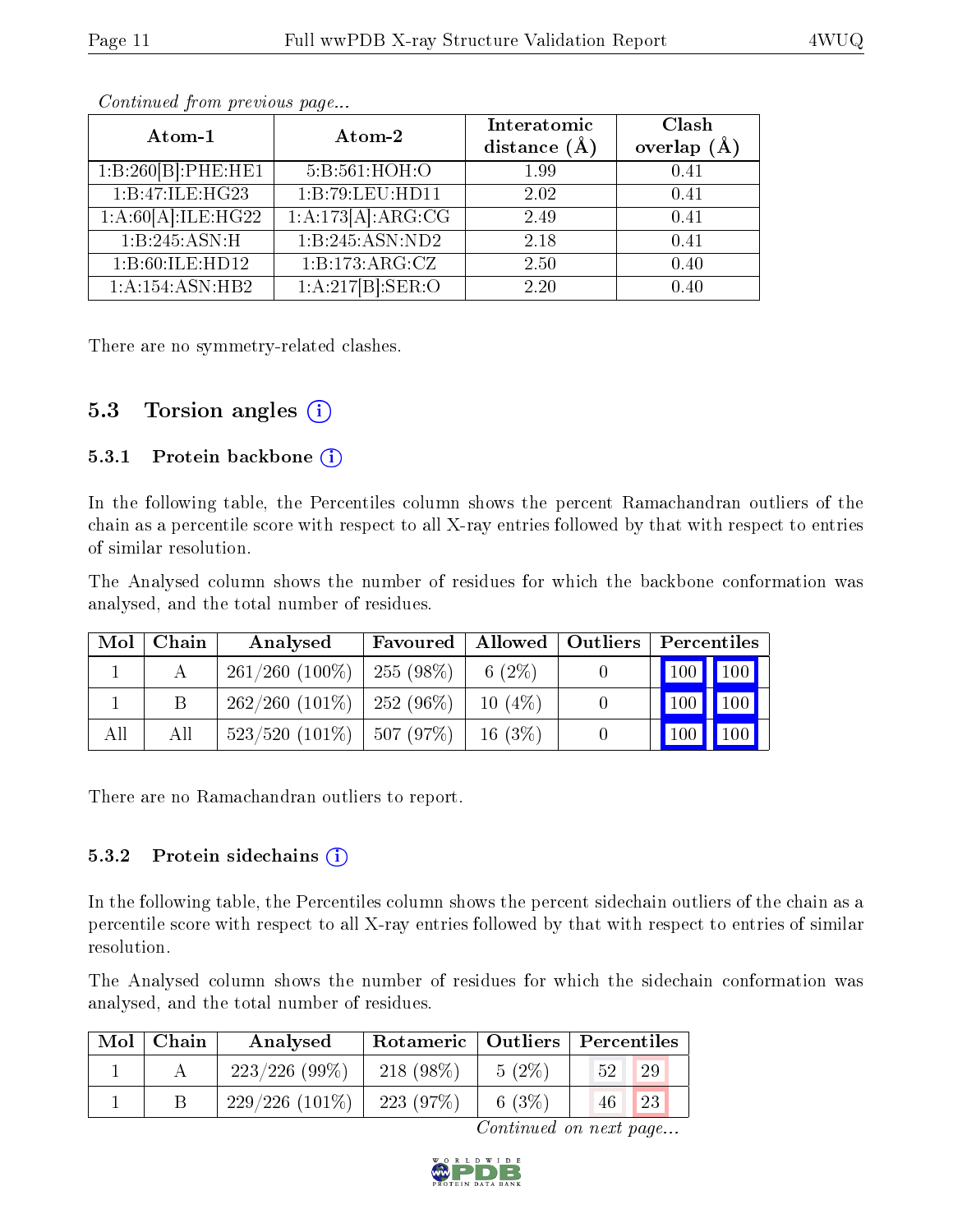Continued from previous page...

|     | $\mid$ Mol $\mid$ Chain | Analysed          |              |            | Rotameric   Outliers   Percentiles |  |
|-----|-------------------------|-------------------|--------------|------------|------------------------------------|--|
| All | All                     | $-452/452(100\%)$ | $441 (98\%)$ | 11 $(2\%)$ | 26<br>59 <sup>°</sup>              |  |

All (11) residues with a non-rotameric sidechain are listed below:

| Mol | Chain | Res    | Type       |
|-----|-------|--------|------------|
| 1   | А     | 4      | <b>ASP</b> |
| 1   | А     | 87     | SER        |
| 1   | А     | 129[A] | SER        |
| 1   | А     | 129 B  | SER        |
| 1   | А     | 152    | GLU        |
| 1   | В     | 15[A]  | GLN        |
| 1   | B     | 15 B   | GLN        |
| 1   | В     | 113[A] | LYS        |
| 1   | R     | 113 B  | <b>LYS</b> |
| 1   | R     | 201    | PRO        |
|     |       | 245    | ASN        |

Some sidechains can be flipped to improve hydrogen bonding and reduce clashes. There are no such sidechains identified.

#### 5.3.3 RNA  $(i)$

There are no RNA molecules in this entry.

### 5.4 Non-standard residues in protein, DNA, RNA chains  $(i)$

There are no non-standard protein/DNA/RNA residues in this entry.

#### 5.5 Carbohydrates  $(i)$

There are no carbohydrates in this entry.

### 5.6 Ligand geometry  $(i)$

Of 5 ligands modelled in this entry, 2 are monoatomic - leaving 3 for Mogul analysis.

In the following table, the Counts columns list the number of bonds (or angles) for which Mogul statistics could be retrieved, the number of bonds (or angles) that are observed in the model and the number of bonds (or angles) that are defined in the Chemical Component Dictionary. The Link column lists molecule types, if any, to which the group is linked. The Z score for a bond

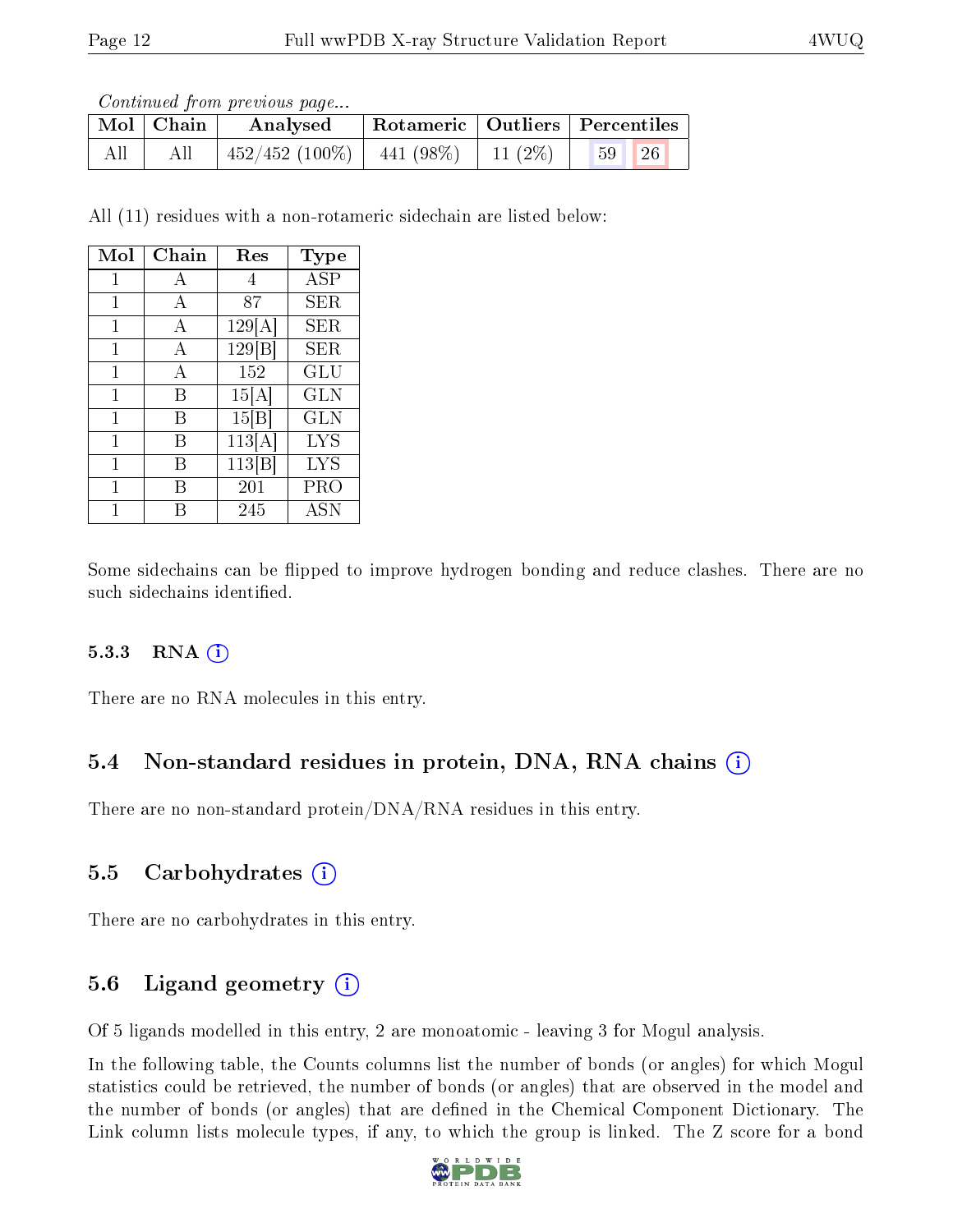| Mol<br>Type |            |   |     | Chain          |            |             |             |          |      |                |  |  |  | $\operatorname{Res}$ | Link |  | Bond lengths |  |  | Bond angles |  |
|-------------|------------|---|-----|----------------|------------|-------------|-------------|----------|------|----------------|--|--|--|----------------------|------|--|--------------|--|--|-------------|--|
|             |            |   |     |                | Counts     | <b>RMSZ</b> | # $ Z  > 2$ | Counts   | RMSZ | # $ Z  > 2$    |  |  |  |                      |      |  |              |  |  |             |  |
| 4           | <b>PEG</b> | В | 303 |                | 6.6.6      | 0.54        |             | 5,5,5    | 1.31 |                |  |  |  |                      |      |  |              |  |  |             |  |
| 3           | 3UG        |   | 302 | $\overline{2}$ | 21,21,21   | 1.88        | 3(14%)      | 30,32,32 | 1.75 | $9(30\%)$      |  |  |  |                      |      |  |              |  |  |             |  |
| 3           | 3UG        |   | 302 | 2              | 21, 21, 21 | 2.28        | $4(19\%)$   | 30,32,32 | 1.54 | $(16\%)$<br>5( |  |  |  |                      |      |  |              |  |  |             |  |

length (or angle) is the number of standard deviations the observed value is removed from the expected value. A bond length (or angle) with  $|Z| > 2$  is considered an outlier worth inspection. RMSZ is the root-mean-square of all Z scores of the bond lengths (or angles).

In the following table, the Chirals column lists the number of chiral outliers, the number of chiral centers analysed, the number of these observed in the model and the number defined in the Chemical Component Dictionary. Similar counts are reported in the Torsion and Rings columns. '-' means no outliers of that kind were identified.

| Mol |            |     |        | Type   Chain   Res   Link   Christmas | <b>Torsions</b> | Rings          |
|-----|------------|-----|--------|---------------------------------------|-----------------|----------------|
|     | <b>PEG</b> | 303 | $\sim$ |                                       | 3/4/4/4         |                |
|     | 3UG        | 302 |        |                                       | 2/10/18/18      | 0/2/2/2        |
|     | 3UG        | 302 |        |                                       | 3/10/18/18      | $\mid 0/2/2/2$ |

All (7) bond length outliers are listed below:

| Mol | Chain | Res | <b>Type</b> | Atoms    | Z    | Observed $(A$ | Ideal(A) |
|-----|-------|-----|-------------|----------|------|---------------|----------|
| 3   |       | 302 | 3UG         | $S1-N4$  | 6.18 | 1.72          | 1.60     |
| 3   | В     | 302 | 3UG         | $S1-N4$  | 6.09 | 1.72          | 1.60     |
| 3   |       | 302 | 3UG         | O3-S1    | 5.12 | 1.53          | 1.43     |
| 3   |       | 302 | 3UG         | $O2-S1$  | 3.67 | 1.50          | 1.43     |
| 3   | R     | 302 | 3UG         | $C9-N20$ | 3.43 | 1.50          | 1.40     |
| 3   | R     | 302 | 3UG         | $O3-S1$  | 3.02 | 1.49          | 1.43     |
| 3   |       | 302 | 3UG         | $C9-N20$ | 2.82 | 1.48          | 1.40     |

All (14) bond angle outliers are listed below:

| Mol | Chain | Res | <b>Type</b> | Atoms         | Z       | Observed $(°)$ | $\text{Ideal}({}^o)$ |
|-----|-------|-----|-------------|---------------|---------|----------------|----------------------|
| 3   | B     | 302 | 3UG         | $C17-C16-C15$ | 3.30    | 117.58         | 111.19               |
| 3   | B     | 302 | 3UG         | $C18-C19-N20$ | 3.26    | 117.42         | 111.05               |
| 3   | А     | 302 | 3UG         | $C6-C5-C11$   | 3.12    | 118.86         | 116.67               |
| 3   | B     | 302 | 3UG         | F12-C7-C6     | $-3.01$ | 112.98         | 119.27               |
| 3   | А     | 302 | 3UG         | $O3-S1-N4$    | 2.83    | 111.57         | 107.36               |
| 3   | А     | 302 | 3UG         | F14-C10-C11   | $-2.79$ | 113.44         | 119.27               |
| 3   | B     | 302 | 3UG         | $C16-C15-N20$ | 2.37    | 115.68         | 111.05               |
| 3   | B     | 302 | 3UG         | F13-C11-C10   | $-2.37$ | 114.34         | 119.27               |
| 3   | B     | 302 | 3UG         | F12-C7-C9     | 2.33    | 123.45         | 119.68               |

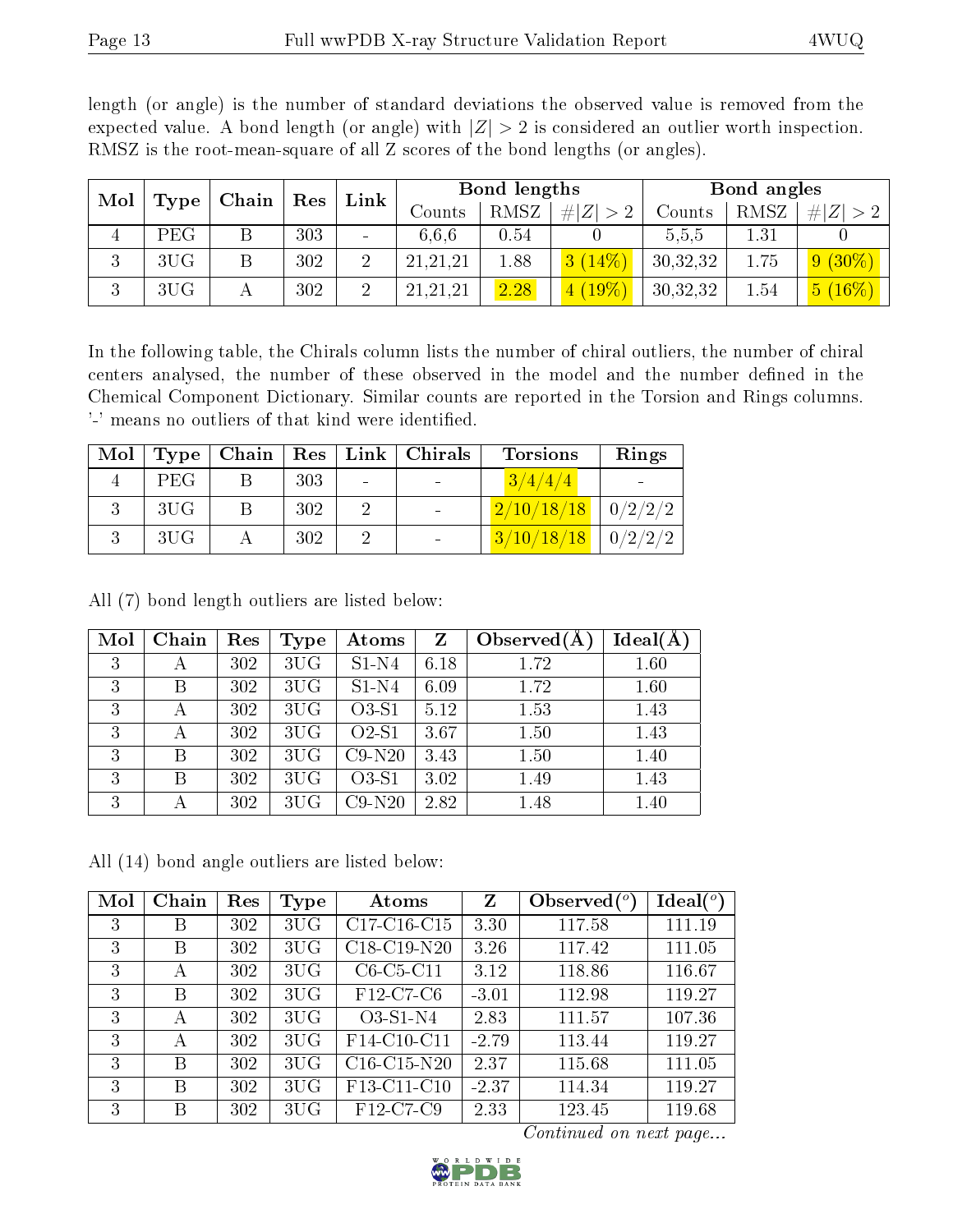| Mol | Chain | Res | Type | Atoms                                            |         | Observed $(°)$ | Ideal $(°)$ |
|-----|-------|-----|------|--------------------------------------------------|---------|----------------|-------------|
|     |       | 302 | 3UG  | $C19-N20-C15$                                    | 2.32    | 116.64         | 111.52      |
| 2   |       | 302 | 3UG  | $C7-C9-N20$                                      | 2.27    | 128.02         | 122.47      |
| २   |       | 302 | 3UG  | $C19-N20-C15$                                    | 2.17    | 116.30         | 111.52      |
| २   |       | 302 | 3UG  | F14-C10-C11                                      | $-2.09$ | 114.92         | 119.27      |
| 2   |       | 302 | 3UG  | F <sub>13</sub> -C <sub>11</sub> -C <sub>5</sub> | 2.02    | 124.48         | 120.70      |

Continued from previous page...

There are no chirality outliers.

All (8) torsion outliers are listed below:

| Mol | Chain        | Res | Type       | Atoms          |
|-----|--------------|-----|------------|----------------|
| 3   |              | 302 | 3UG        | C10-C9-N20-C15 |
| 4   | R            | 303 | PEG        | O1-C1-C2-O2    |
| 4   | R            | 303 | PEG        | O2-C3-C4-O4    |
| 3   | $\mathbf{A}$ | 302 | 3UG        | C7-C9-N20-C15  |
| 3   | R            | 302 | 3UG        | $C6-C5-S1-O2$  |
| 3   | R            | 302 | 3UG        | C11-C5-S1-N4   |
| 3   | А            | 302 | 3UG        | C11-C5-S1-N4   |
|     |              | 303 | <b>PEG</b> | C1-C2-O2-C3    |

There are no ring outliers.

3 monomers are involved in 6 short contacts:

|  |     |     | Mol   Chain   Res   Type   Clashes   Symm-Clashes |
|--|-----|-----|---------------------------------------------------|
|  | 303 | PEG |                                                   |
|  | 302 | 3HG |                                                   |
|  | १०१ | 3HG |                                                   |

The following is a two-dimensional graphical depiction of Mogul quality analysis of bond lengths, bond angles, torsion angles, and ring geometry for all instances of the Ligand of Interest. In addition, ligands with molecular weight > 250 and outliers as shown on the validation Tables will also be included. For torsion angles, if less then 5% of the Mogul distribution of torsion angles is within 10 degrees of the torsion angle in question, then that torsion angle is considered an outlier. Any bond that is central to one or more torsion angles identified as an outlier by Mogul will be highlighted in the graph. For rings, the root-mean-square deviation (RMSD) between the ring in question and similar rings identified by Mogul is calculated over all ring torsion angles. If the average RMSD is greater than 60 degrees and the minimal RMSD between the ring in question and any Mogul-identified rings is also greater than 60 degrees, then that ring is considered an outlier. The outliers are highlighted in purple. The color gray indicates Mogul did not find sufficient equivalents in the CSD to analyse the geometry.

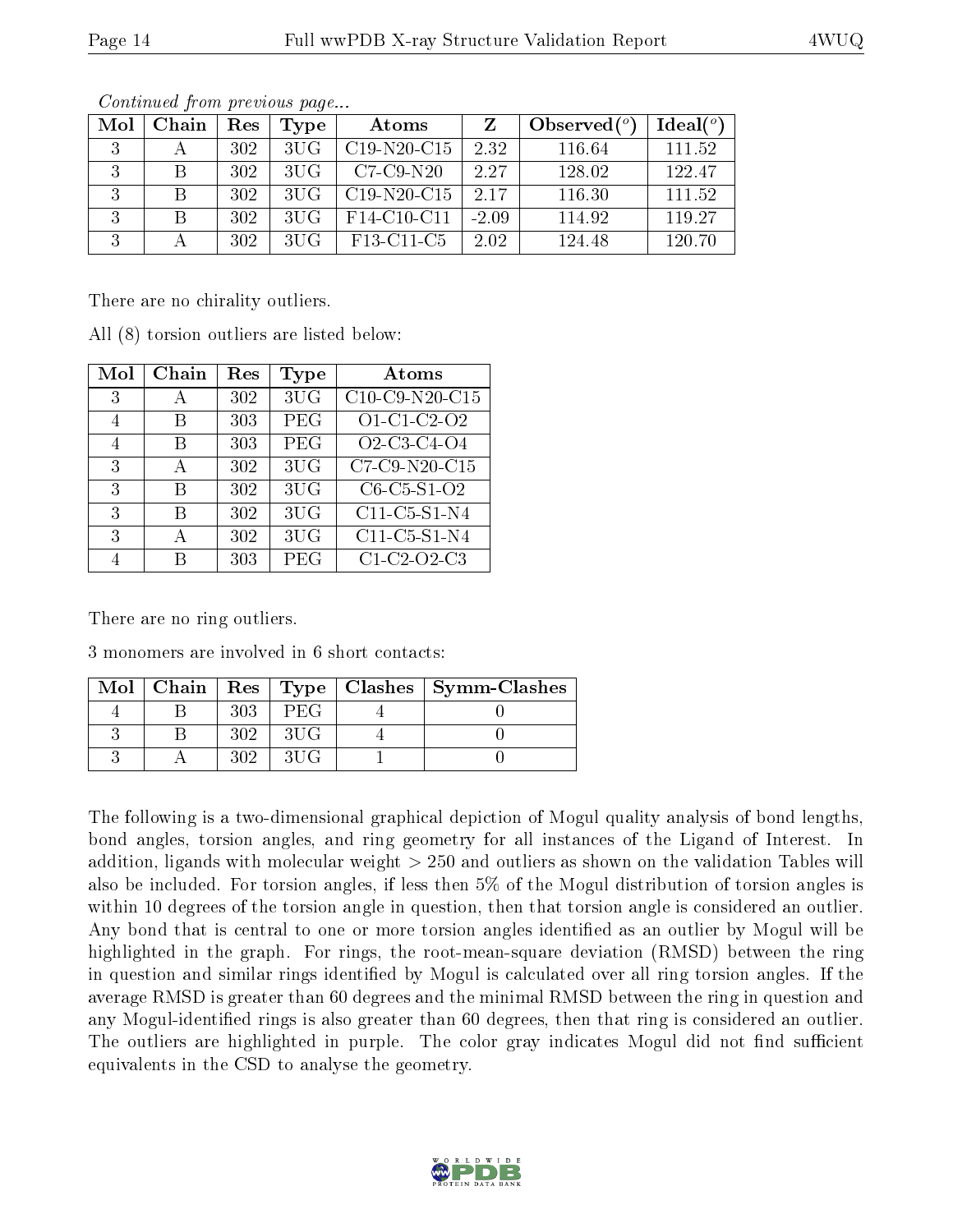

## 5.7 [O](https://www.wwpdb.org/validation/2017/XrayValidationReportHelp#nonstandard_residues_and_ligands)ther polymers (i)

There are no such residues in this entry.

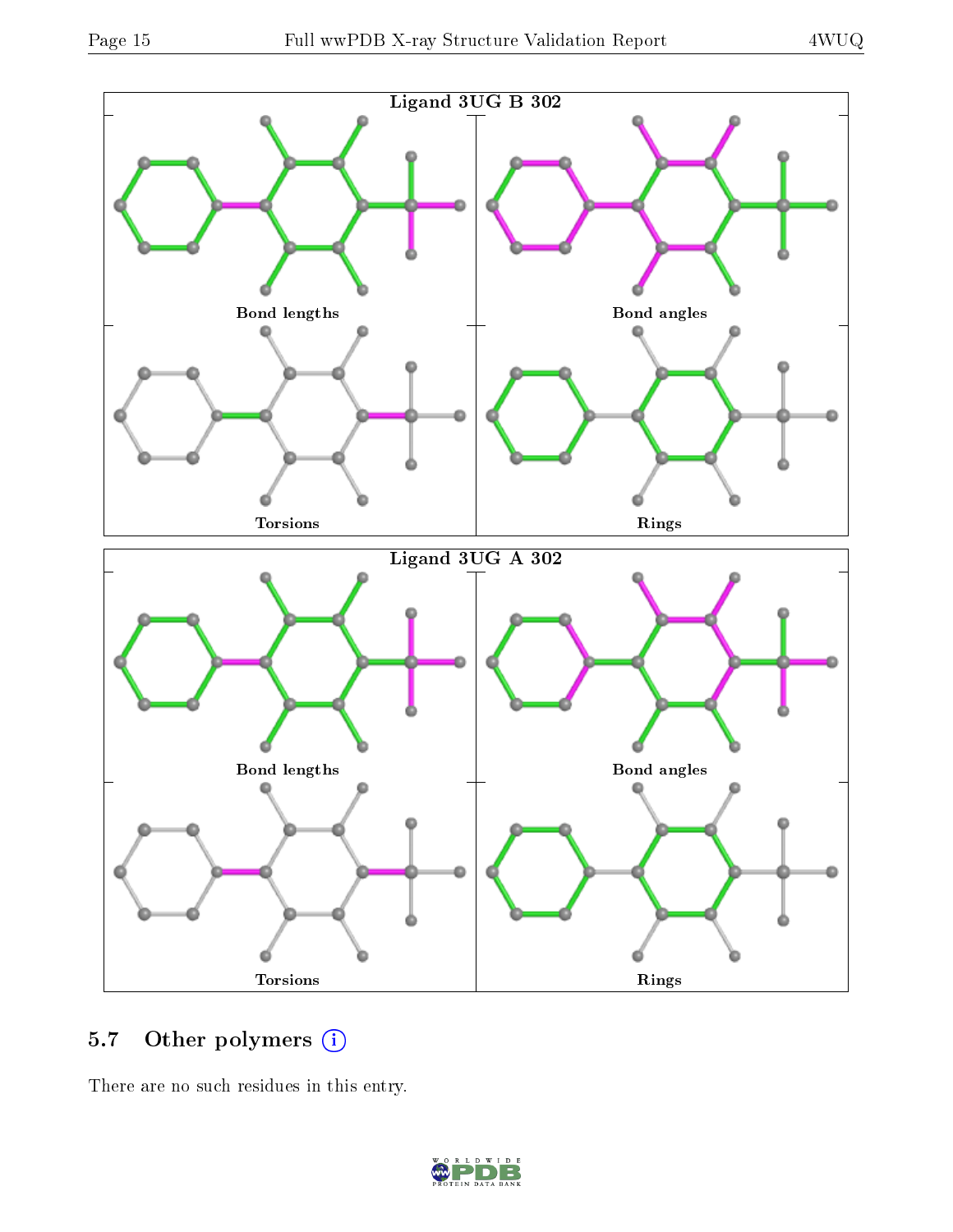## 5.8 Polymer linkage issues (i)

There are no chain breaks in this entry.

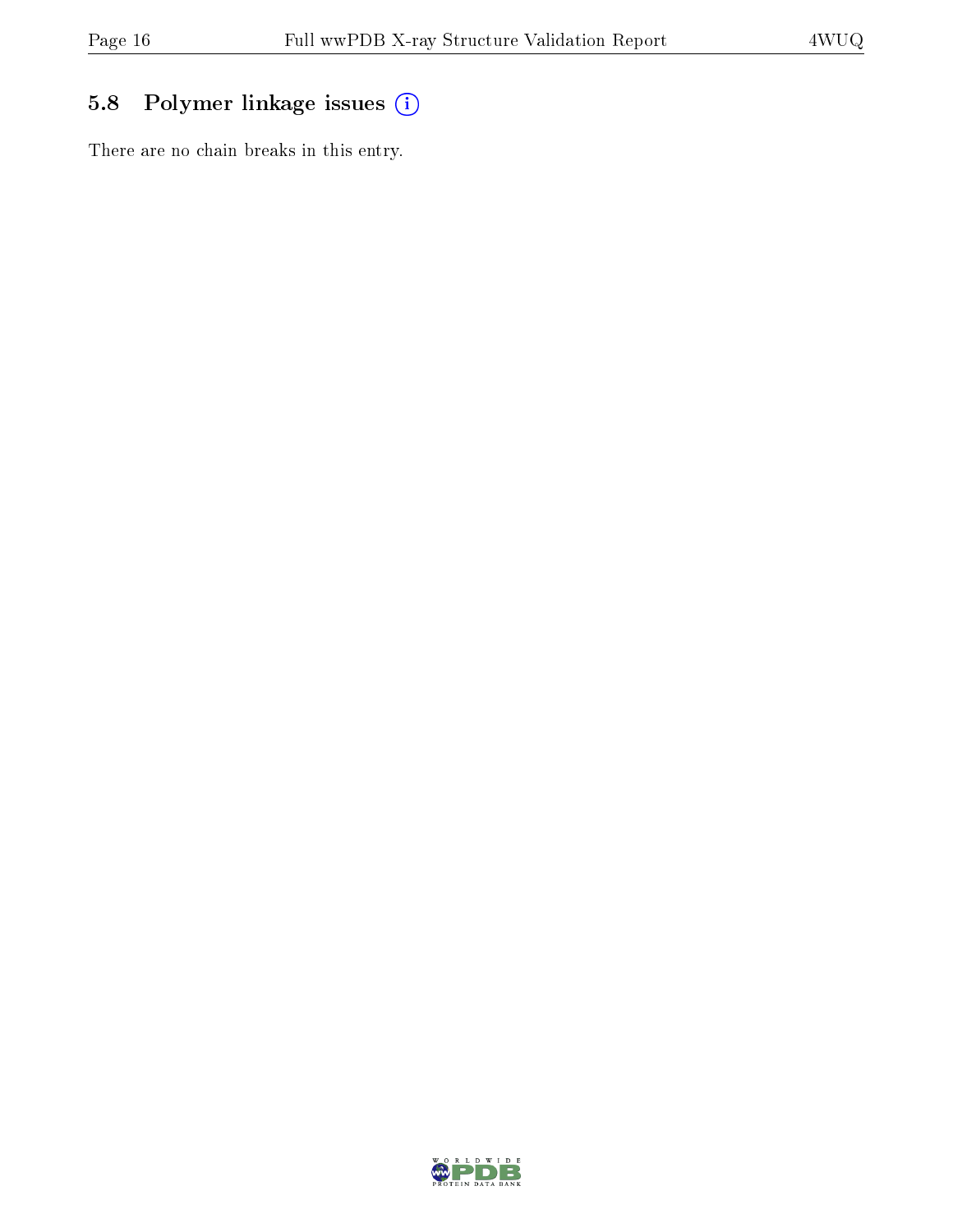## 6 Fit of model and data  $\left( \cdot \right)$

### 6.1 Protein, DNA and RNA chains (i)

In the following table, the column labelled  $#RSRZ>2'$  contains the number (and percentage) of RSRZ outliers, followed by percent RSRZ outliers for the chain as percentile scores relative to all X-ray entries and entries of similar resolution. The OWAB column contains the minimum, median,  $95<sup>th</sup>$  percentile and maximum values of the occupancy-weighted average B-factor per residue. The column labelled  $Q < 0.9$  lists the number of (and percentage) of residues with an average occupancy less than 0.9.

| Mol | Chain | Analysed        | ${ <\hspace{-1.5pt}{\mathrm{RSRZ}} \hspace{-1.5pt}>}$ | $\rm \#RSRZ{>}2$ |  | $\overline{\text{OWAB(A^2)}}$ | Q <sub>0.9</sub> |         |
|-----|-------|-----------------|-------------------------------------------------------|------------------|--|-------------------------------|------------------|---------|
|     |       | $258/260(99\%)$ | $-0.29$                                               | $2(0\%)$ 86 90   |  |                               | 11, 20, 35, 66   |         |
|     |       | $257/260(98\%)$ | $-0.31$                                               | $1(0\%)$ 92 94   |  |                               | 10, 19, 34, 50   | $(0\%)$ |
| All | All   | $515/520(99\%)$ | $-0.30$                                               | $3(0\%)$ 89 9 9  |  |                               | 10, 19, 35, 66   | $(0\%)$ |

All (3) RSRZ outliers are listed below:

| $\operatorname{Mol}$ | Chain | Res  | Type | <b>RSRZ</b> |
|----------------------|-------|------|------|-------------|
|                      |       | 2601 |      |             |
|                      |       |      |      |             |
|                      |       |      |      |             |

### 6.2 Non-standard residues in protein, DNA, RNA chains (i)

There are no non-standard protein/DNA/RNA residues in this entry.

### 6.3 Carbohydrates (i)

There are no carbohydrates in this entry.

### 6.4 Ligands  $(i)$

In the following table, the Atoms column lists the number of modelled atoms in the group and the number defined in the chemical component dictionary. The B-factors column lists the minimum, median,  $95<sup>th</sup>$  percentile and maximum values of B factors of atoms in the group. The column labelled  $Q< 0.9$  lists the number of atoms with occupancy less than 0.9.

| Mol |     |     |       |      |      | Type   Chain   Res   Atoms   RSCC   RSR   B-factors $(\AA^2)$   Q<0.9 |  |
|-----|-----|-----|-------|------|------|-----------------------------------------------------------------------|--|
|     | PEG | 303 | 717   | 0.69 | 0.28 | 41, 48, 54, 74                                                        |  |
|     |     | 302 | 20/20 | 0.96 | 0.13 | 14, 24, 34, 35                                                        |  |

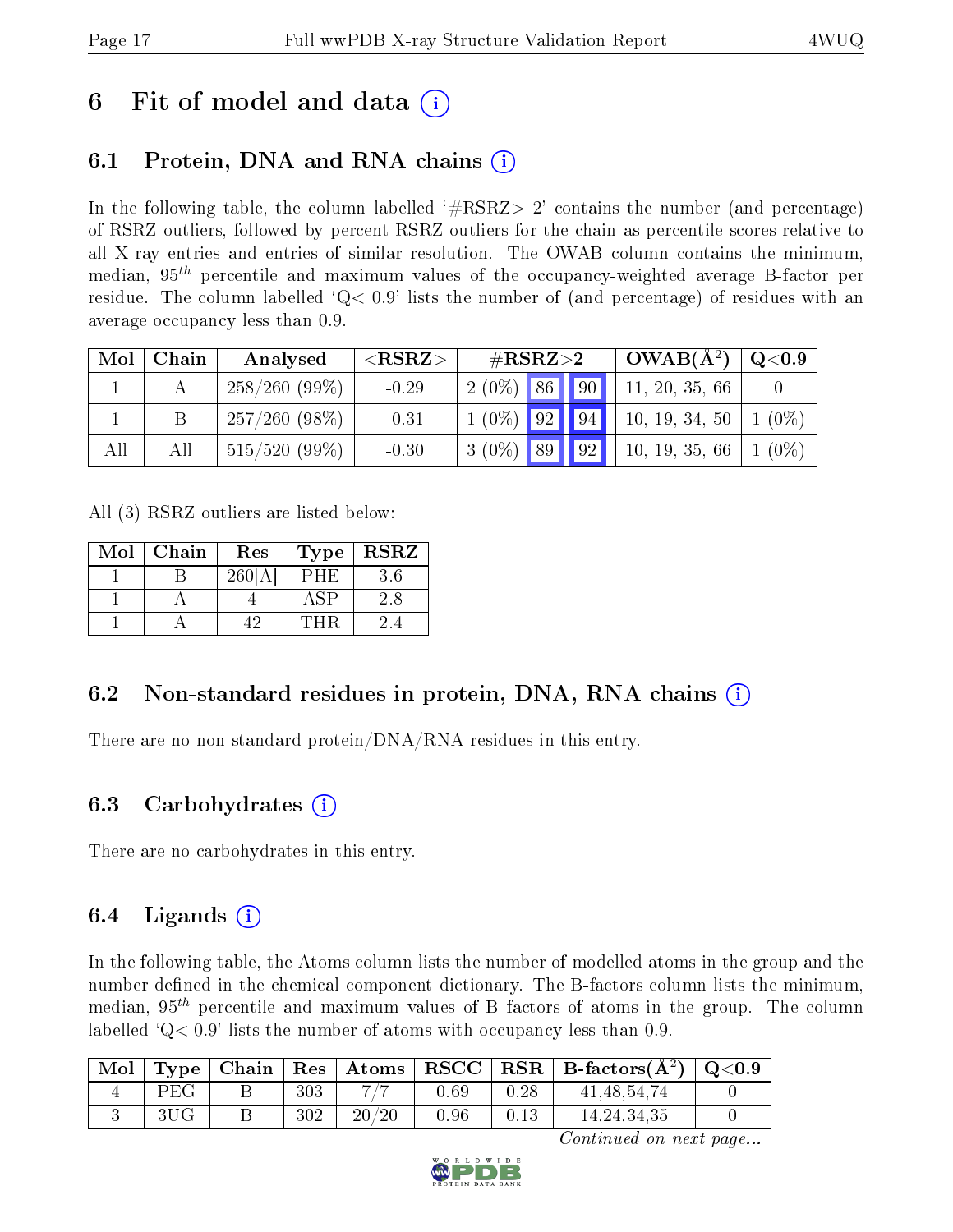Continued from previous page...

| Mol | Type   Chain |     | $\mid$ $\mathrm{Res}\mid$ $\mathrm{Atoms}\mid$ |          |      | $\vert$ RSCC $\vert$ RSR $\vert$ B-factors( $\rm \AA^2)$ | Q <sub>0.9</sub> |
|-----|--------------|-----|------------------------------------------------|----------|------|----------------------------------------------------------|------------------|
|     |              | 302 | 20/20                                          | 0.96     | 0.12 | 15.23,31.34                                              |                  |
|     |              | 301 |                                                | .00      | 0.08 | 12, 12, 12, 12                                           |                  |
|     |              | 301 |                                                | $1.00\,$ | 0.08 | - 12.12.12.12                                            |                  |

The following is a graphical depiction of the model fit to experimental electron density of all instances of the Ligand of Interest. In addition, ligands with molecular weight  $> 250$  and outliers as shown on the geometry validation Tables will also be included. Each fit is shown from different orientation to approximate a three-dimensional view.